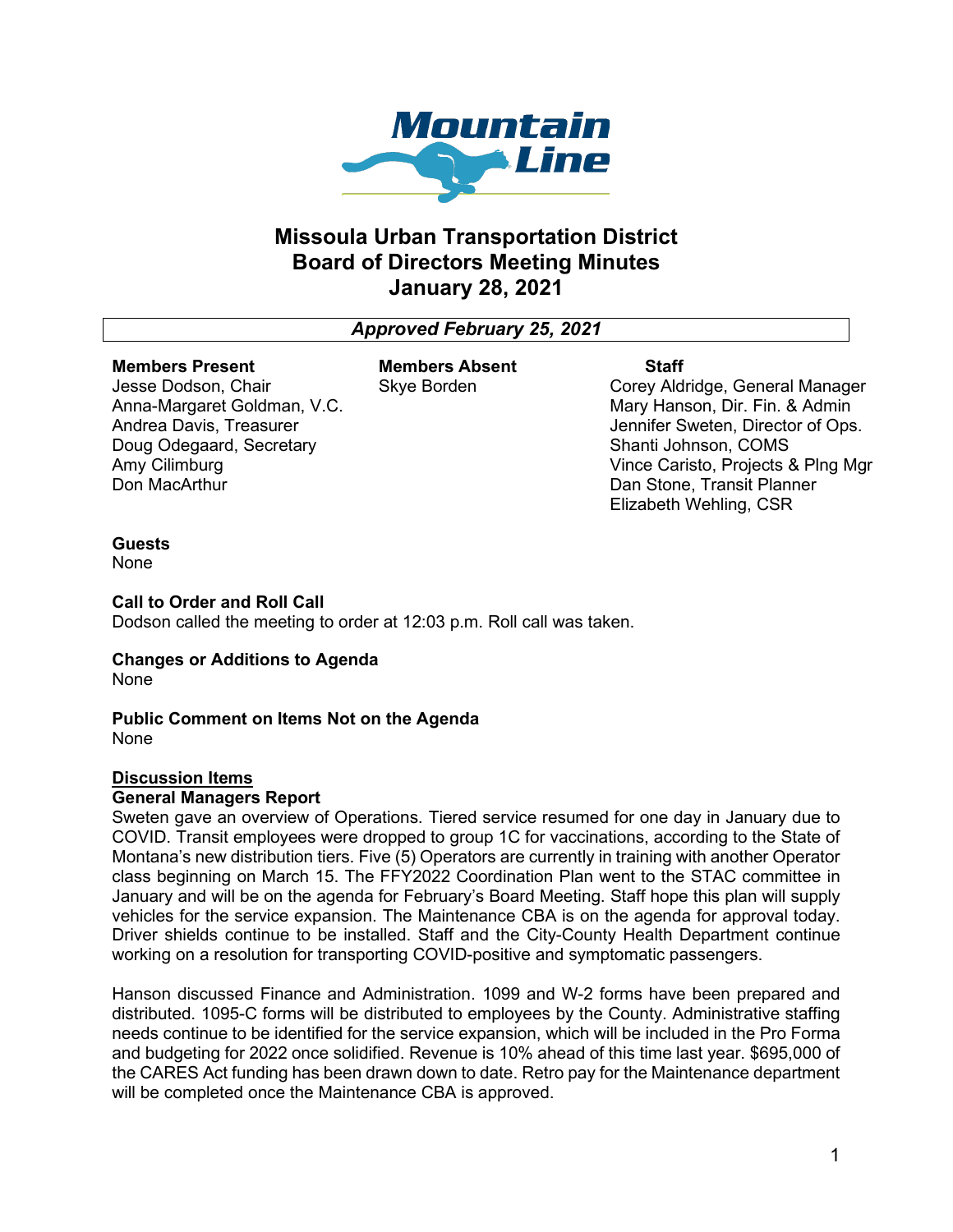Caristo went over Projects and Planning. Six (6) battery-electric buses are in production and are on track for the delivery. Two (2) battery-electric buses from Gillig are expected at the end of April, two (2) Gillig battery-electric buses begin production in August and two (2) New Flyer batteryelectric buses are on schedule to be delivered in September. Construction on the Bus Stop Improvement Project is expected to pick back up in April. Staff has been working on design changes to accommodate City and County projects happening in conjunction with the improvement project. The first phase continues with the ITS implementation project, which includes installing the system on all fixed route fleet vehicles. The Shakespeare location remodel plans are almost finalized, with a potential off-site location for meetings being discussed.

Johnson discussed Communications and Outreach. During the month of January, a campaign was released that focused on accomplishments Mountain Line had in 2020. A presentation was given at Missoula in Motion's Commuter Breakfast on these accomplishments. Mountain Line's 2020 Rookie of the Year, Justin Kasali, was recognized in a press release and made the front page of the Missoulian. The second Diversity & Inclusion meeting was held in January. Committee members are identifying objectives and formalizing a plan. There are currently 16 committee members spanning every department. Several positions have recruitment advertisements out currently.

Aldridge added information regarding the new transportation administration. A meeting is scheduled with the City of Missoula regarding the urgency in land acquisition MUTD is experiencing. Bozeman and Billing's transit systems met with Staff to discuss urban transportation districts and the steps needed to be taken towards becoming one. Big Sky Passenger Rail Authority has gained traction and discussions on collaboration with local transit systems ensued. Derek Goldman, M+R Consultant, has left M+R after working with Mountain Line for 10 years and Staff wish him the best.

#### **Action Items**

#### **Minutes of August 6, 2020**

Odegaard made a motion to approve the minutes of August 6, 2020, seconded by Goldman. The motion carried unanimously.

#### **Minutes of December 17, 2020**

Cilimburg made a motion to approve the minutes of December 17, 2020, seconded by Davis. The motion carried unanimously.

#### **December Financial Statements**

Davis gave an overview of the December Financial Statements. Expenses are down by 9% and revenue is up by 9%. More information will be available this spring for the Pro Forma as staffing needs are solidified due to the Mill Levy expansion. The 2035 zero tailpipe emissions goal is expected to be met if two (2) buses a year are replaced on the fleet replacement schedule. The reserves are all fully funded and the budget is currently \$500,000 ahead due to property taxes.

Odegaard made a motion to accept the December 2020 Financial Statements as presented, seconded by MacArthur. The motion carried unanimously.

## **Collective Bargaining Agreement (CBA) between the Missoula Urban Transportation District and Teamsters Union Local No. 2**

Sweten explained the CBA between MUTD and Teamsters Union Local No. 2 for the Maintenance Department. The membership voted unanimously to approved negotiated agreement. This is a four-year contract, which is off schedule of the Operations contract. Wages and benefits have